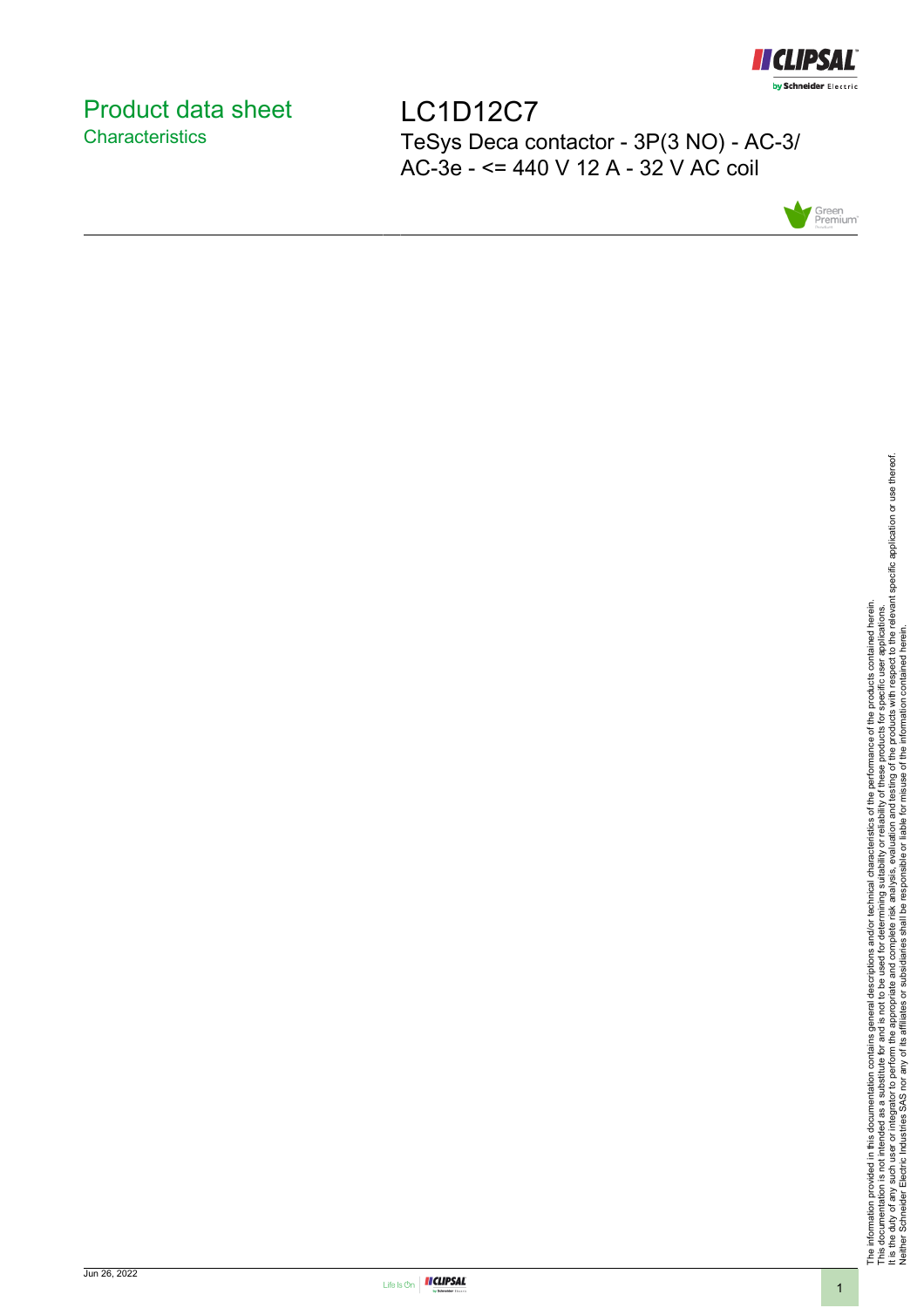

| Main                                           |                                                                                                                                                                                                                                                                                                                                                                                                                                                         |
|------------------------------------------------|---------------------------------------------------------------------------------------------------------------------------------------------------------------------------------------------------------------------------------------------------------------------------------------------------------------------------------------------------------------------------------------------------------------------------------------------------------|
| Range                                          | TeSys<br><b>TeSys Deca</b>                                                                                                                                                                                                                                                                                                                                                                                                                              |
| Product name                                   | TeSys D<br><b>TeSys Deca</b>                                                                                                                                                                                                                                                                                                                                                                                                                            |
| Product or component<br>type                   | Contactor                                                                                                                                                                                                                                                                                                                                                                                                                                               |
| Device short name                              | LC <sub>1</sub> D                                                                                                                                                                                                                                                                                                                                                                                                                                       |
| Contactor application                          | Resistive load<br>Motor control                                                                                                                                                                                                                                                                                                                                                                                                                         |
| Utilisation category                           | $AC-1$<br>$AC-4$<br>$AC-3$<br>AC-3e                                                                                                                                                                                                                                                                                                                                                                                                                     |
| Poles description                              | 3P                                                                                                                                                                                                                                                                                                                                                                                                                                                      |
| Power pole contact<br>composition              | 3 NO                                                                                                                                                                                                                                                                                                                                                                                                                                                    |
| [Ue] rated operational<br>voltage              | Power circuit: <= 690 V AC 25400 Hz<br>Power circuit: $\leq$ 300 V DC                                                                                                                                                                                                                                                                                                                                                                                   |
| [le] rated operational<br>current              | 25 A (at <60 °C) at <= 440 V AC AC-1 for power<br>circuit<br>12 A (at <60 °C) at <= 440 V AC AC-3 for power<br>circuit<br>12 A (at <60 °C) at <= 440 V AC AC-3e for power<br>circuit                                                                                                                                                                                                                                                                    |
| Motor power kW                                 | 3 KW at 220230 V AC 50/60 Hz (AC-3)<br>5.5 KW at 380400 V AC 50/60 Hz (AC-3)<br>5.5 KW at 415440 V AC 50/60 Hz (AC-3)<br>7.5 KW at 500 V AC 50/60 Hz (AC-3)<br>7.5 KW at 660690 V AC 50/60 Hz (AC-3)<br>3.7 KW at 400 V AC 50/60 Hz (AC-4)<br>3 KW at 220230 V AC 50/60 Hz (AC-3e)<br>5.5 KW at 380400 V AC 50/60 Hz (AC-3e)<br>5.5 KW at 415440 V AC 50/60 Hz (AC-3e)<br>7.5 KW at 500 V AC 50/60 Hz (AC-3e)<br>7.5 kW at 660690 V AC 50/60 Hz (AC-3e) |
| Motor power HP (UL /<br>CSA)                   | 0.5 Hp at 115 V AC 50/60 Hz for 1 phase motors<br>2 Hp at 230/240 V AC 50/60 Hz for 1 phase motors<br>3 Hp at 200/208 V AC 50/60 Hz for 3 phases motors<br>3 Hp at 230/240 V AC 50/60 Hz for 3 phases motors<br>7.5 Hp at 460/480 V AC 50/60 Hz for 3 phases<br>motors<br>10 hp at 575/600 V AC 50/60 Hz for 3 phases motors                                                                                                                            |
| Control circuit type                           | AC at 50/60 Hz                                                                                                                                                                                                                                                                                                                                                                                                                                          |
| [Uc] control circuit<br>voltage                | 32 V AC 50/60 Hz                                                                                                                                                                                                                                                                                                                                                                                                                                        |
| Auxiliary contact<br>composition               | 1 NO + 1 NC                                                                                                                                                                                                                                                                                                                                                                                                                                             |
| [Uimp] rated impulse<br>withstand voltage      | 6 kV conforming to IEC 60947                                                                                                                                                                                                                                                                                                                                                                                                                            |
| Overvoltage category                           | Ш                                                                                                                                                                                                                                                                                                                                                                                                                                                       |
| [Ith] conventional free<br>air thermal current | 25 A (at 60 °C) for power circuit<br>10 A (at 60 $^{\circ}$ C) for signalling circuit                                                                                                                                                                                                                                                                                                                                                                   |
| Irms rated making<br>capacity                  | 250 A at 440 V for power circuit conforming to IEC<br>60947<br>140 A AC for signalling circuit conforming to IEC<br>60947-5-1<br>250 A DC for signalling circuit conforming to IEC<br>60947-5-1                                                                                                                                                                                                                                                         |
| Rated breaking capacity                        | 250 A at 440 V for power circuit conforming to IEC<br>60947                                                                                                                                                                                                                                                                                                                                                                                             |
| [Icw] rated short-time<br>withstand current    | 105 A 40 °C - 10 s for power circuit<br>210 A 40 °C - 1 s for power circuit<br>30 A 40 °C - 10 min for power circuit<br>61 A 40 °C - 1 min for power circuit<br>100 A - 1 s for signalling circuit<br>120 A - 500 ms for signalling circuit<br>140 A - 100 ms for signalling circuit                                                                                                                                                                    |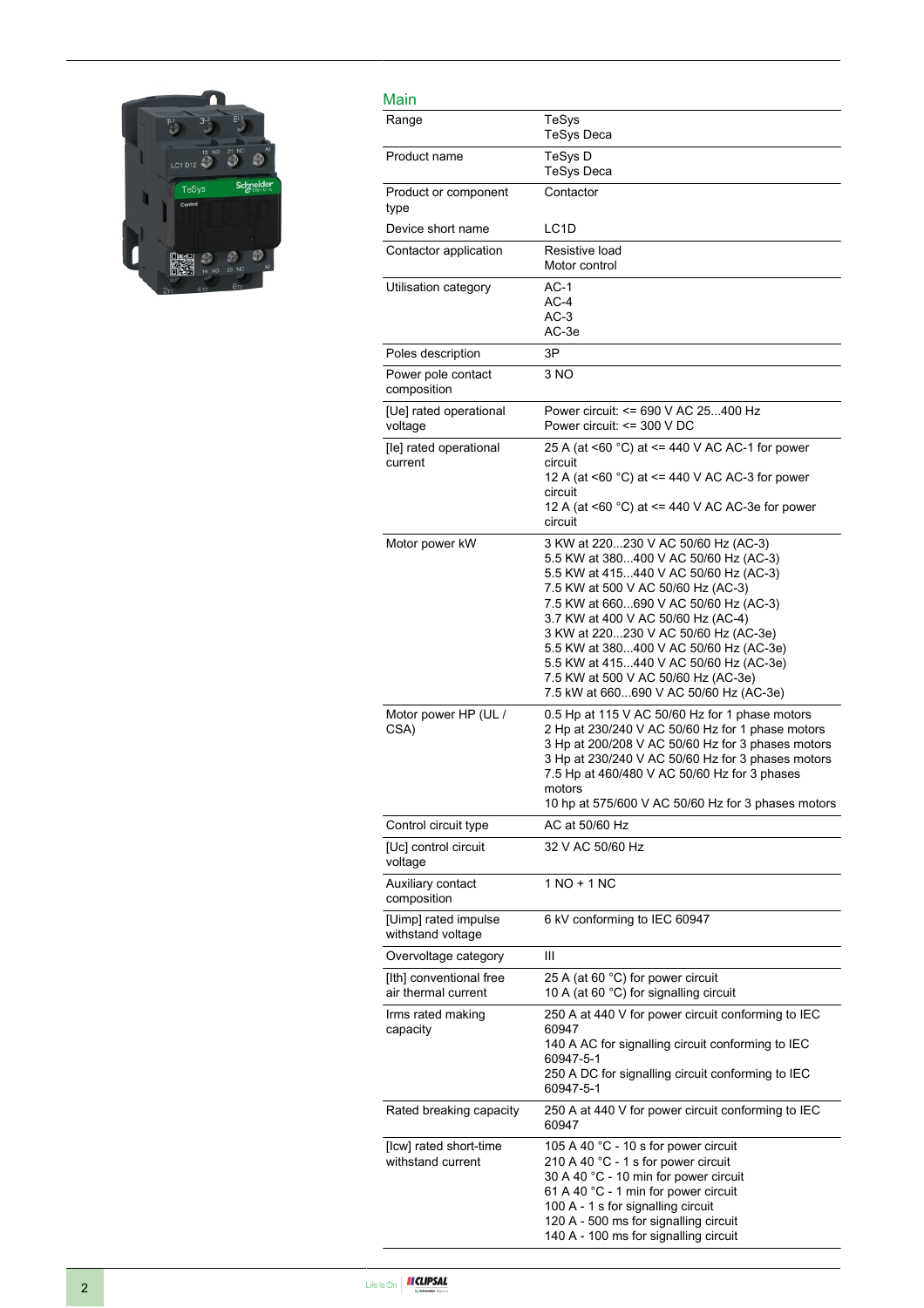| Associated fuse rating           | 10 A gG for signalling circuit conforming to IEC<br>60947-5-1<br>40 A gG at <= 690 V coordination type 1 for power<br>circuit<br>25 A gG at <= 690 V coordination type 2 for power                                                                                                                                                                                                                                                                                                                                                                                                                                                                                                                                                                                                                                                                                                                                                                                                                                                                                                                                                                                                                                                               |
|----------------------------------|--------------------------------------------------------------------------------------------------------------------------------------------------------------------------------------------------------------------------------------------------------------------------------------------------------------------------------------------------------------------------------------------------------------------------------------------------------------------------------------------------------------------------------------------------------------------------------------------------------------------------------------------------------------------------------------------------------------------------------------------------------------------------------------------------------------------------------------------------------------------------------------------------------------------------------------------------------------------------------------------------------------------------------------------------------------------------------------------------------------------------------------------------------------------------------------------------------------------------------------------------|
| Average impedance                | circuit<br>2.5 mOhm - Ith 25 A 50 Hz for power circuit                                                                                                                                                                                                                                                                                                                                                                                                                                                                                                                                                                                                                                                                                                                                                                                                                                                                                                                                                                                                                                                                                                                                                                                           |
| [Ui] rated insulation<br>voltage | Power circuit: 690 V conforming to IEC 60947-4-1<br>Power circuit: 600 V CSA certified<br>Power circuit: 600 V UL certified<br>Signalling circuit: 690 V conforming to IEC 60947-1<br>Signalling circuit: 600 V CSA certified<br>Signalling circuit: 600 V UL certified                                                                                                                                                                                                                                                                                                                                                                                                                                                                                                                                                                                                                                                                                                                                                                                                                                                                                                                                                                          |
| Electrical durability            | 2 Mcycles 12 A AC-3 at Ue <= 440 V<br>0.8 Mcycles 25 A AC-1 at Ue <= 440 V<br>2 Mcycles 12 A AC-3e at Ue <= 440 V                                                                                                                                                                                                                                                                                                                                                                                                                                                                                                                                                                                                                                                                                                                                                                                                                                                                                                                                                                                                                                                                                                                                |
| Power dissipation per<br>pole    | 0.36 W AC-3<br>1.56 W AC-1<br>0.36 W AC-3e                                                                                                                                                                                                                                                                                                                                                                                                                                                                                                                                                                                                                                                                                                                                                                                                                                                                                                                                                                                                                                                                                                                                                                                                       |
| Front cover                      | With                                                                                                                                                                                                                                                                                                                                                                                                                                                                                                                                                                                                                                                                                                                                                                                                                                                                                                                                                                                                                                                                                                                                                                                                                                             |
| Mounting support                 | Rail<br>Plate                                                                                                                                                                                                                                                                                                                                                                                                                                                                                                                                                                                                                                                                                                                                                                                                                                                                                                                                                                                                                                                                                                                                                                                                                                    |
| Standards                        | CSA C22.2 No 14<br>EN 60947-4-1<br>EN 60947-5-1<br>IEC 60947-4-1<br>IEC 60947-5-1<br><b>UL 508</b><br>IEC 60335-1                                                                                                                                                                                                                                                                                                                                                                                                                                                                                                                                                                                                                                                                                                                                                                                                                                                                                                                                                                                                                                                                                                                                |
| Product certifications           | GOST<br><b>DNV</b><br>LROS (Lloyds register of shipping)<br><b>RINA</b><br>UL<br><b>BV</b><br>GL<br><b>CSA</b><br>CCC<br><b>UKCA</b>                                                                                                                                                                                                                                                                                                                                                                                                                                                                                                                                                                                                                                                                                                                                                                                                                                                                                                                                                                                                                                                                                                             |
| Connections - terminals          | Power circuit: screw clamp terminals 1 cable(s) 1<br>4 mm <sup>2</sup> flexible without cable end<br>Power circuit: screw clamp terminals 2 cable(s) 1<br>4 mm <sup>2</sup> flexible without cable end<br>Power circuit: screw clamp terminals 1 cable(s) 1<br>4 mm <sup>2</sup> flexible with cable end<br>Power circuit: screw clamp terminals 2 cable(s) 1<br>2.5 mm <sup>2</sup> flexible with cable end<br>Power circuit: screw clamp terminals 1 cable(s) 1<br>4 mm <sup>2</sup> solid without cable end<br>Power circuit: screw clamp terminals 2 cable(s) 1<br>4 mm <sup>2</sup> solid without cable end<br>Control circuit: screw clamp terminals 1 cable(s) 1<br>4 mm <sup>2</sup> flexible without cable end<br>Control circuit: screw clamp terminals 2 cable(s) 1<br>4 mm <sup>2</sup> flexible without cable end<br>Control circuit: screw clamp terminals 1 cable(s) 1<br>4 mm <sup>2</sup> flexible with cable end<br>Control circuit: screw clamp terminals 2 cable(s) 1<br>2.5 mm <sup>2</sup> flexible with cable end<br>Control circuit: screw clamp terminals 1 cable(s) 1<br>4 mm <sup>2</sup> solid without cable end<br>Control circuit: screw clamp terminals 2 cable(s) 1<br>4 mm <sup>2</sup> solid without cable end |
| <b>Tightening torque</b>         | Power circuit: 1.7 N.m - on screw clamp terminals -<br>with screwdriver flat $\varnothing$ 6 mm<br>Power circuit: 1.7 N.m - on screw clamp terminals -<br>with screwdriver Philips No 2<br>Control circuit: 1.7 N.m - on screw clamp terminals -<br>with screwdriver flat $\varnothing$ 6 mm<br>Control circuit: 1.7 N.m - on screw clamp terminals -<br>with screwdriver Philips No 2<br>Control circuit: 1.7 N.m - on screw clamp terminals -<br>with screwdriver pozidriv No 2<br>Power circuit: 2.5 N.m - on screw clamp terminals -<br>with screwdriver pozidriv No 2                                                                                                                                                                                                                                                                                                                                                                                                                                                                                                                                                                                                                                                                       |

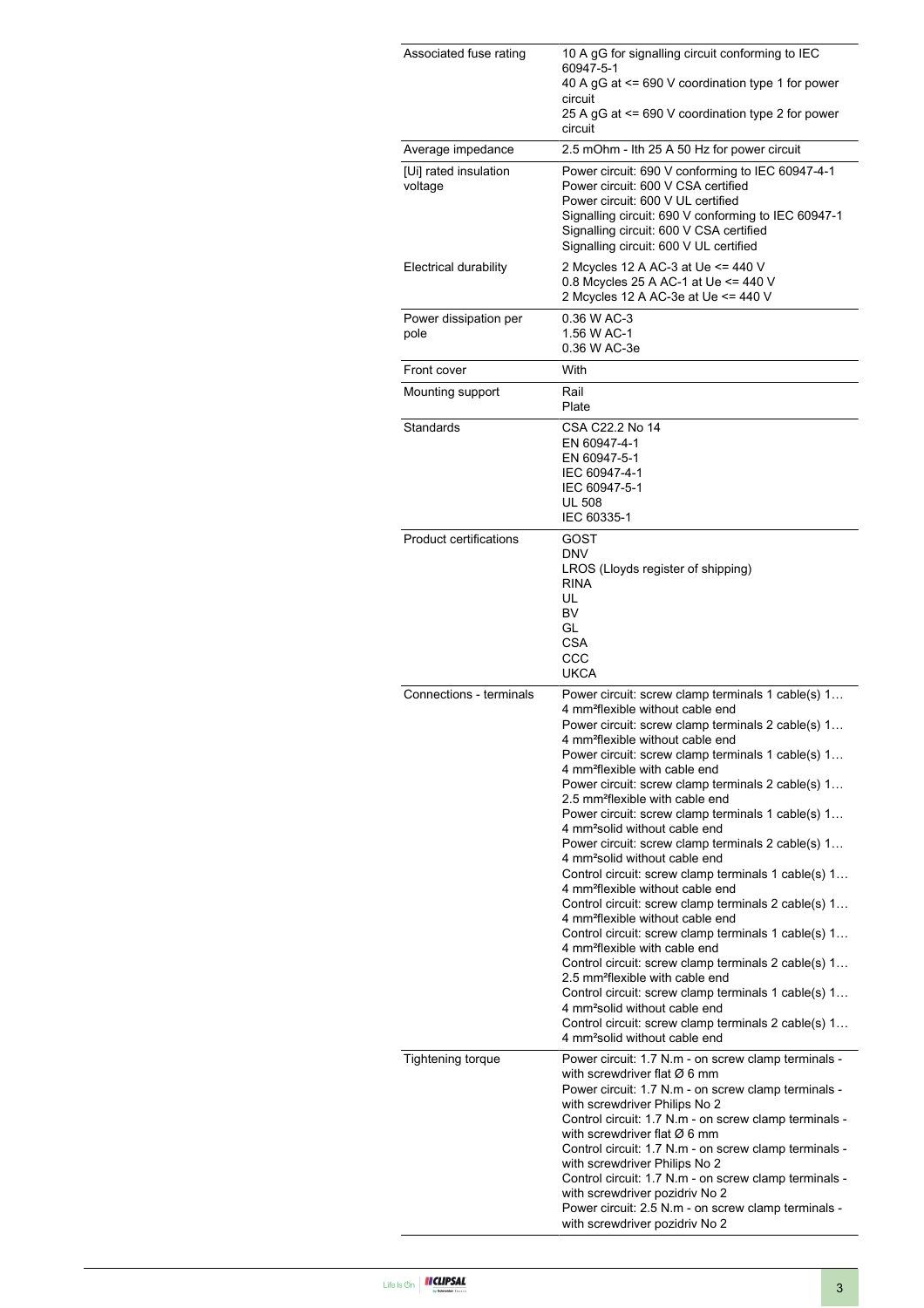| Operating time           | 1222 ms closing<br>419 ms opening                                                                                                                                          |
|--------------------------|----------------------------------------------------------------------------------------------------------------------------------------------------------------------------|
| Safety reliability level | B10d = 1369863 cycles contactor with nominal load<br>conforming to EN/ISO 13849-1<br>B10d = 20000000 cycles contactor with mechanical<br>load conforming to EN/ISO 13849-1 |
| Mechanical durability    | 15 Mcycles                                                                                                                                                                 |
| Maximum operating rate   | 3600 cyc/h 60 °C                                                                                                                                                           |

## **Complementary**

| Coil technology                 | Without built-in suppressor module                                                                                                                                                   |
|---------------------------------|--------------------------------------------------------------------------------------------------------------------------------------------------------------------------------------|
| Control circuit voltage limits  | 0.30.6 Uc (-4070 °C): drop-out AC 50/60 Hz<br>0.81.1 Uc (-4060 °C): operational AC 50 Hz<br>0.851.1 Uc (-4060 °C):operational AC 60 Hz<br>11.1 Uc (6070 °C): operational AC 50/60 Hz |
| Inrush power in VA              | 70 VA 60 Hz cos phi 0.75 (at 20 °C)<br>70 VA 50 Hz cos phi 0.75 (at 20 °C)                                                                                                           |
| Hold-in power consumption in VA | 7.5 VA 60 Hz cos phi 0.3 (at 20 °C)<br>7 VA 50 Hz cos phi 0.3 (at 20 °C)                                                                                                             |
| Heat dissipation                | 23 W at 50/60 Hz                                                                                                                                                                     |
| Auxiliary contacts type         | Type mechanically linked 1 NO + 1 NC conforming to IEC 60947-5-1<br>Type mirror contact 1 NC conforming to IEC 60947-4-1                                                             |
| Signalling circuit frequency    | 25400 Hz                                                                                                                                                                             |
| Minimum switching current       | 5 mA for signalling circuit                                                                                                                                                          |
| Minimum switching voltage       | 17 V for signalling circuit                                                                                                                                                          |
| Non-overlap time                | 1.5 Ms on de-energisation between NC and NO contact<br>1.5 ms on energisation between NC and NO contact                                                                              |
| Insulation resistance           | > 10 MOhm for signalling circuit                                                                                                                                                     |

#### Environment

| IP degree of protection               | IP20 front face conforming to IEC 60529                                                                                                                                      |  |
|---------------------------------------|------------------------------------------------------------------------------------------------------------------------------------------------------------------------------|--|
| Climatic withstand                    | Conforming to IACS E10<br>Conforming to IEC 60947-1 Annex Q category D                                                                                                       |  |
| Protective treatment                  | TH conforming to IEC 60068-2-30                                                                                                                                              |  |
| Pollution degree                      | 3                                                                                                                                                                            |  |
| Ambient air temperature for operation | $-4060 °C$<br>6070 °C with derating                                                                                                                                          |  |
| Ambient air temperature for storage   | $-6080 °C$                                                                                                                                                                   |  |
| Operating altitude                    | $03000$ m                                                                                                                                                                    |  |
| Fire resistance                       | 850 °C conforming to IEC 60695-2-1                                                                                                                                           |  |
| Mechanical robustness                 | Vibrations contactor open: 2 Gn, 5300 Hz<br>Vibrations contactor closed: 4 Gn, 5300 Hz<br>Shocks contactor open: 10 Gn for 11 ms<br>Shocks contactor closed: 15 Gn for 11 ms |  |
| Height                                | 77 mm                                                                                                                                                                        |  |
| Width                                 | 45 mm                                                                                                                                                                        |  |
| Depth                                 | 86 mm                                                                                                                                                                        |  |
| Net weight                            | $0.325$ kg                                                                                                                                                                   |  |

## Packing Units

| Unit Type of Package 1       | <b>PCE</b>       |
|------------------------------|------------------|
| Number of Units in Package 1 |                  |
| Package 1 Weight             | 348.0 g          |
| Package 1 Height             | 5.5 cm           |
| Package 1 width              | 8.2 cm           |
| Package 1 Length             | $9.5 \text{ cm}$ |
| Unit Type of Package 2       | S <sub>02</sub>  |
| Number of Units in Package 2 |                  |
| Package 2 Weight             | 803.0 g          |
| Package 2 Height             | $15 \text{ cm}$  |